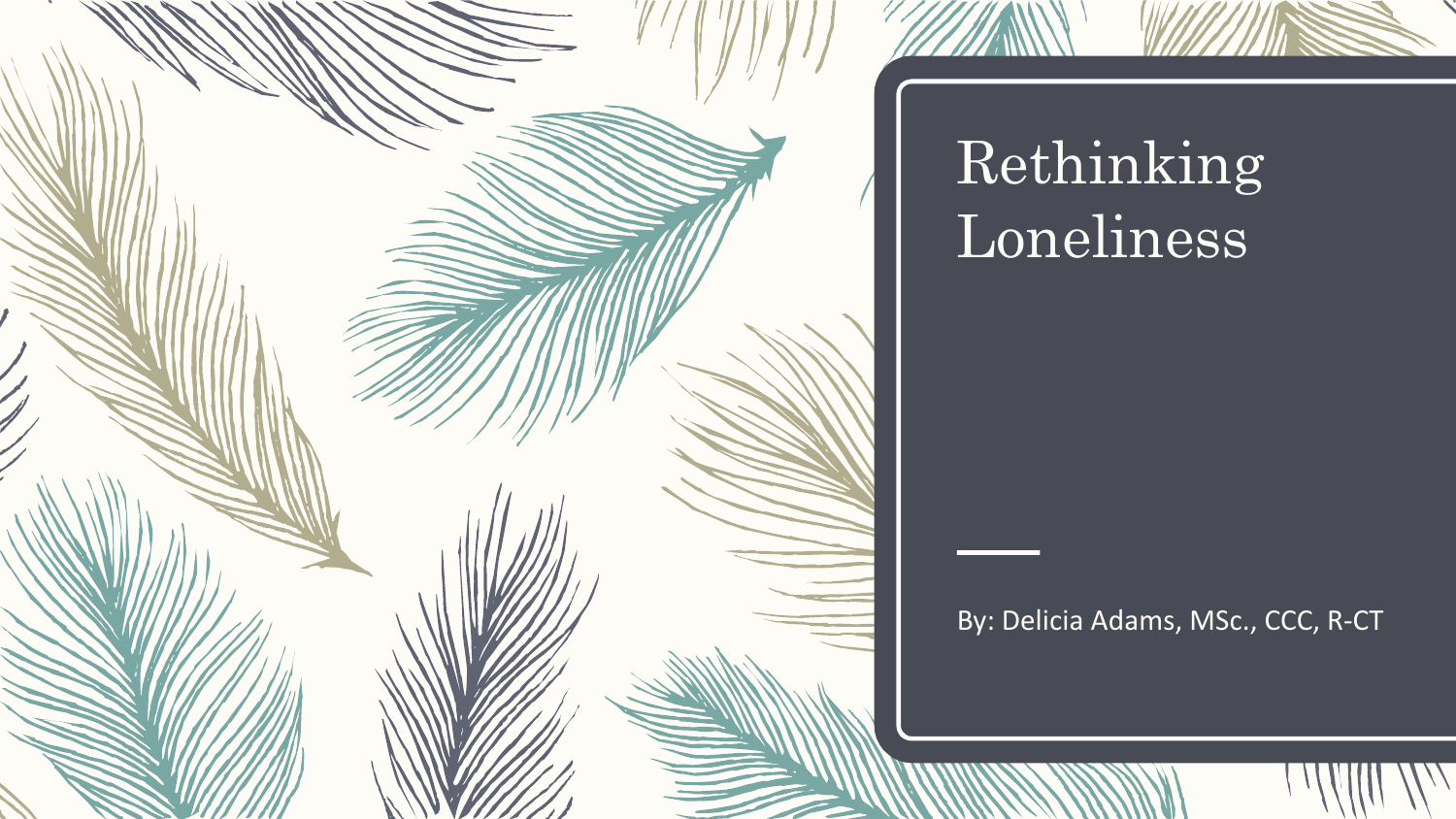# Thoughts

- What do the pattern of your thoughts sound like?
- What are the stories you tell yourself about your situation? Or your level of connectedness?
- What are your sources of input and who do you surround yourself with?
	- Are they amplifying or alleviating your level of loneliness?
	- Do you need to re-evaluate and manage these forms of input and association?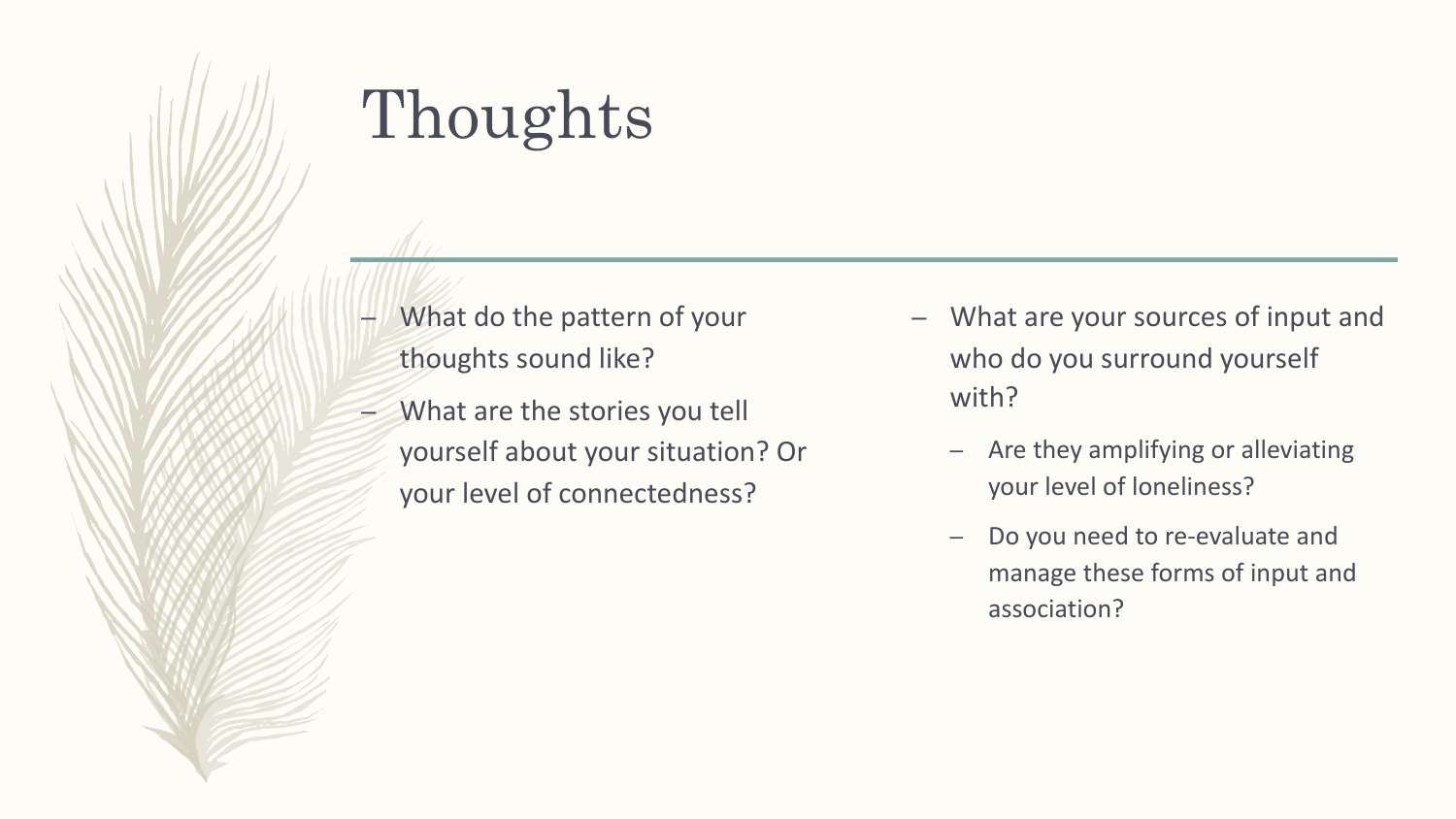## Projection vs. Curiosity

### Projection

- Ex. "You're in that home all by yourself? Oh, it must be so lonely."
- Ex. "You should get a pet."

#### **Curiosity**

- Ex. "Hey, how are you doing with everything that's going on?"
- Ex. "What's this situation been like for you?"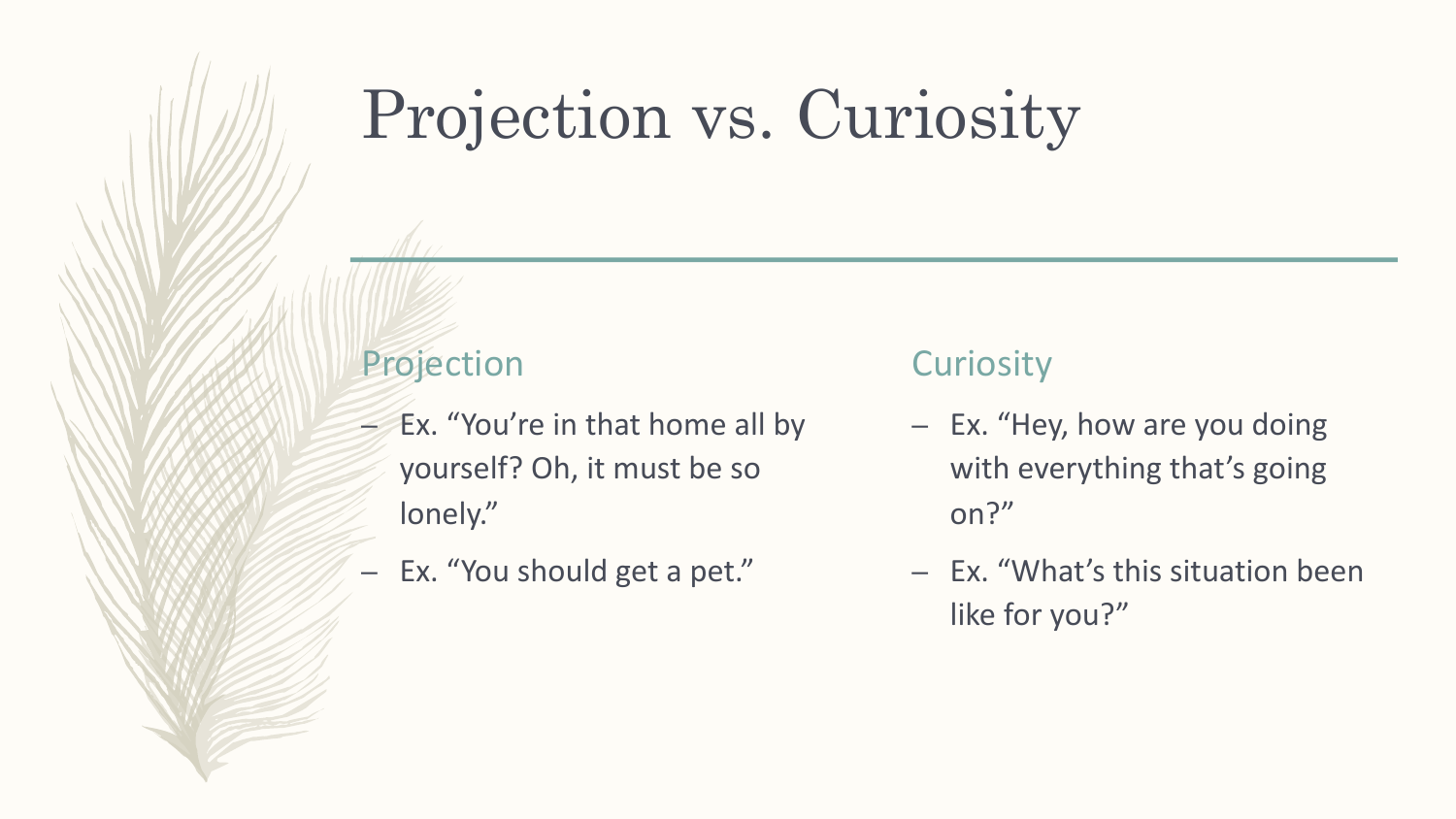

TRAFFIC LIGHTS There will be green lights!